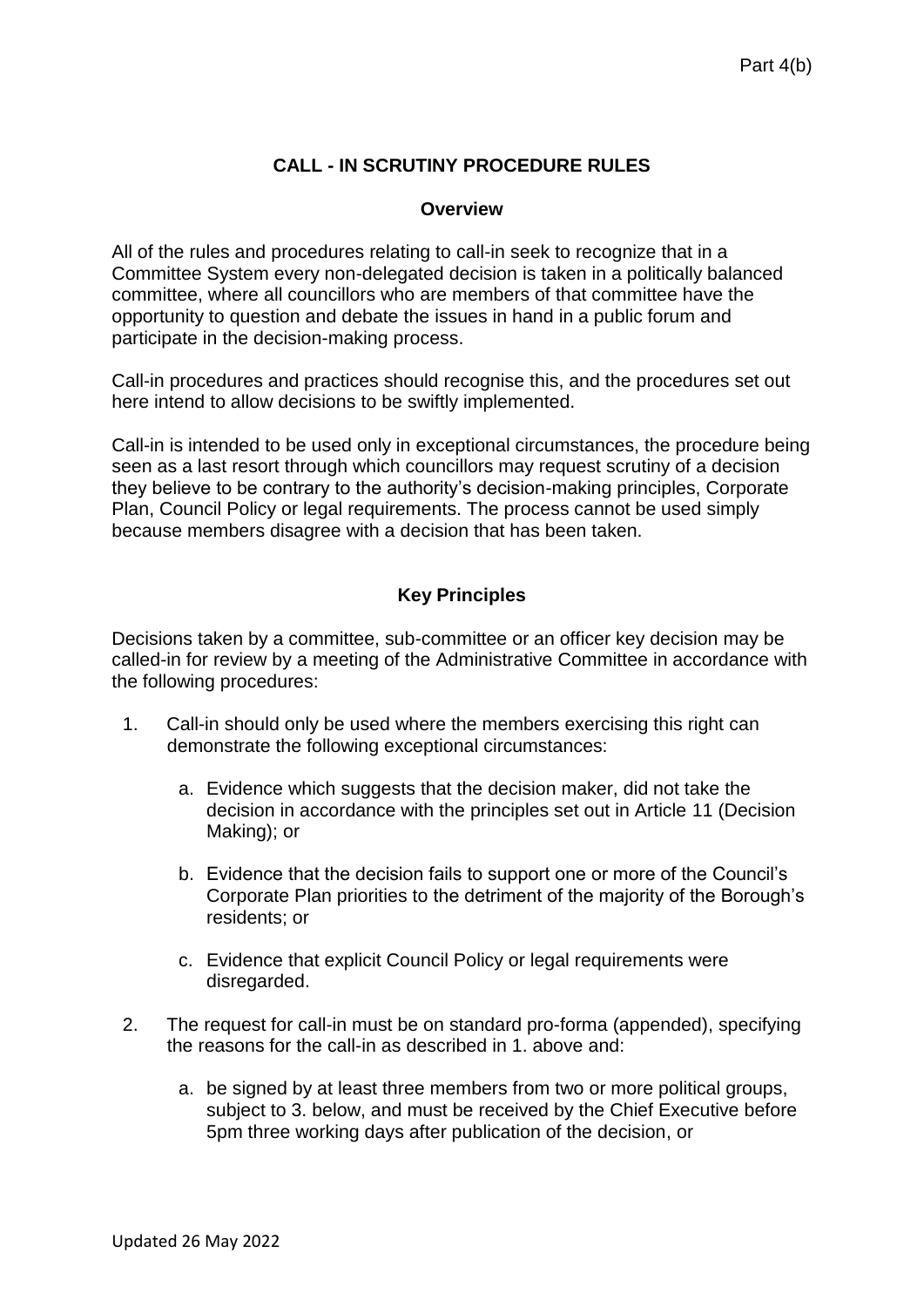- b. be signed by a non-aligned member, with the support of two other members from one or more political groups subject to 3. Below.
- 3. In the case of 2a) and 2b) above, the members exercising the right of call-in must not be members of the committee which considered the matter.
- 4. Decisions taken by a Service Committee or Sub-Committee or a key decision taken by an officer must not be implemented until at least 5pm three working days after the publication of the decision.
- 5. Once the request for call-in has been deemed valid by the Monitoring Officer the decision will be suspended until this procedure has been exhausted
- 6. The Chief Executive, in consultation with the relevant officer, will determine if the interests of the Council or Borough would be prejudiced by a delay in implementing a decision such that the call-in cannot wait until its next ordinary meeting.
- 7. Where the call-in cannot wait until the next ordinary meeting, the Monitoring Officer will arrange an extraordinary meeting of the Administrative Committee to review the decision subject to call-in at the earliest possible opportunity.
- 8. Where the call-in relates to a decision taken by the Administrative Committee, the decision will be referred to the next ordinary meeting of the Council for review and final decision.
- 9. The right to call-in such matters described in section 4. does not apply to:

(a) An item which has been identified on the written agenda as urgent business,

(b) An urgent decision taken by the Chief Executive in accordance with Part 3(a) of the Constitution,

The need and reasons for urgency must be included in the report to the Committee or as part of the officer decision record.

(c) Decisions to award a contract following a lawful procurement process

- 10. The right to call-in a matter will also not apply to decisions:
	- reserved to full Council
	- on regulatory matters
	- on member conduct issues.
- 11. In exceptional cases, where there is clear evidence that a delay to the implementation of a decision would lead to a specific and significant financial or reputational harm to the Council, a call-in request may be refused by the Chief Executive following consultation with the Chair and Vice-Chair of Administrative Committee.